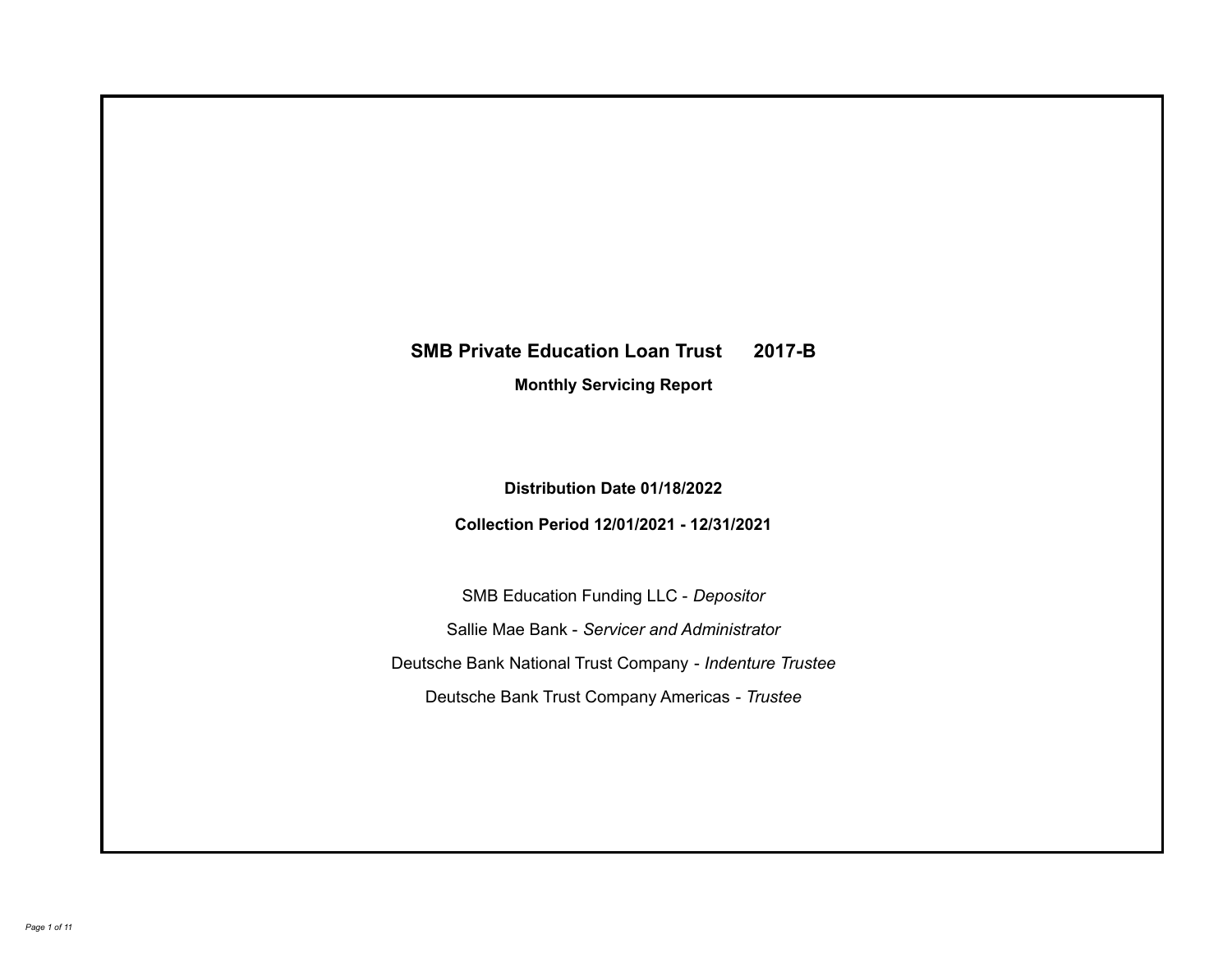A

| A         | <b>Student Loan Portfolio Characteristics</b> |                                                 | <b>Settlement Date</b><br>11/08/2017 | 11/30/2021       | 12/31/2021       |
|-----------|-----------------------------------------------|-------------------------------------------------|--------------------------------------|------------------|------------------|
|           | <b>Principal Balance</b>                      |                                                 | \$701,477,893.40                     | \$352,605,852.25 | \$345,256,957.50 |
|           | Interest to be Capitalized Balance            |                                                 | 46,726,543.99                        | 13,955,264.05    | 12,846,000.36    |
|           | Pool Balance                                  |                                                 | \$748,204,437.39                     | \$366,561,116.30 | \$358,102,957.86 |
|           |                                               |                                                 |                                      |                  |                  |
|           | Weighted Average Coupon (WAC)                 |                                                 | 8.86%                                | 7.86%<br>126.92  | 7.86%<br>126.80  |
|           | Weighted Average Remaining Term               |                                                 | 135.09<br>66,252                     | 33,686           | 33,002           |
|           | Number of Loans<br>Number of Borrowers        |                                                 | 63,554                               | 32,491           | 31,834           |
|           | Pool Factor                                   |                                                 |                                      | 0.489921067      | 0.478616458      |
|           |                                               | Since Issued Total Constant Prepayment Rate (1) |                                      | 11.62%           | 11.70%           |
|           |                                               |                                                 |                                      |                  |                  |
|           |                                               |                                                 |                                      |                  |                  |
| B         | <b>Debt Securities</b>                        | <b>Cusip/Isin</b>                               | 12/15/2021                           |                  | 01/18/2022       |
|           | A <sub>2</sub> A                              | 83189DAB6                                       | \$138,417,163.54                     |                  | \$134,450,287.23 |
|           | A2B                                           | 83189DAC4                                       | \$68,175,617.87                      |                  | \$66,221,783.27  |
|           | B                                             | 83189DAD2                                       | \$50,000,000.00                      |                  | \$50,000,000.00  |
|           |                                               |                                                 |                                      |                  |                  |
| ${\bf C}$ | <b>Certificates</b>                           | <b>Cusip/Isin</b>                               | 12/15/2021                           |                  | 01/18/2022       |
|           | Residual                                      | 83189D100                                       | \$100,000.00                         |                  | \$100,000.00     |
|           |                                               |                                                 |                                      |                  |                  |
| D         | <b>Account Balances</b>                       |                                                 | 12/15/2021                           |                  | 01/18/2022       |
|           | Reserve Account Balance                       |                                                 | \$1,891,480.00                       |                  | \$1,891,480.00   |
|           |                                               |                                                 |                                      |                  |                  |
| E         | <b>Asset / Liability</b>                      |                                                 | 12/15/2021                           |                  | 01/18/2022       |

Overcollateralization Percentage

Specified Overcollateralization Amount

Actual Overcollateralization Amount \$109,968,334.89

(1) For additional information, see 'Since Issued CPR Methodology' found in section VIII of this report .

30.00% 30.00%

\$107,430,887.36 \$107,430,887.36

\$109,968,334.89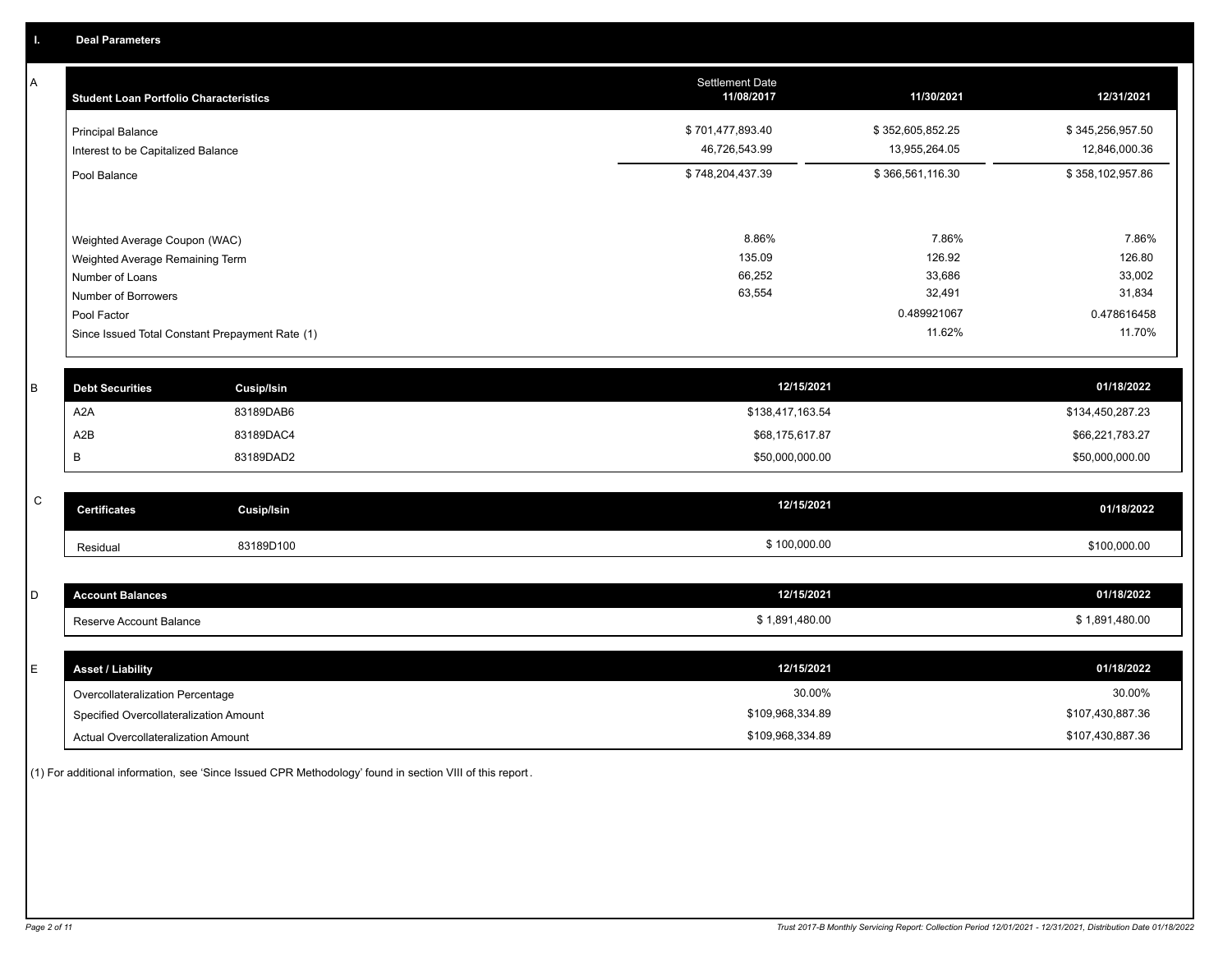# **II. 2017-B Trust Activity 12/01/2021 through 12/31/2021**

| $\mathsf{A}$                    | <b>Student Loan Principal Receipts</b> |                |
|---------------------------------|----------------------------------------|----------------|
|                                 | <b>Borrower Principal</b>              | 8,012,609.28   |
|                                 | Seller Principal Reimbursement         | 0.00           |
|                                 | Servicer Principal Reimbursement       | 0.00           |
| <b>Other Principal Deposits</b> |                                        | 103,524.46     |
|                                 | <b>Total Principal Receipts</b>        | \$8,116,133.74 |

### B **Student Loan Interest Receipts**

| <b>Total Interest Receipts</b>  | \$1,931,705.99 |
|---------------------------------|----------------|
| <b>Other Interest Deposits</b>  | 438.44         |
| Servicer Interest Reimbursement | 0.00           |
| Seller Interest Reimbursement   | 0.00           |
| Borrower Interest               | 1,931,267.55   |

| C       | <b>Recoveries on Realized Losses</b>                             | \$71,160.77     |
|---------|------------------------------------------------------------------|-----------------|
| D       | <b>Investment Income</b>                                         | \$228.59        |
| Е       | <b>Funds Borrowed from Next Collection Period</b>                | \$0.00          |
| F.      | <b>Funds Repaid from Prior Collection Period</b>                 | \$0.00          |
| G       | Loan Sale or Purchase Proceeds                                   | \$0.00          |
| H       | <b>Initial Deposits to Distribution Account</b>                  | \$0.00          |
|         | <b>Excess Transferred from Other Accounts</b>                    | \$0.00          |
| J       | <b>Borrower Benefit Reimbursements</b>                           | \$0.00          |
| K       | <b>Other Deposits</b>                                            | \$0.00          |
| ц.      | <b>Other Fees Collected</b>                                      | \$0.00          |
| м       | <b>AVAILABLE FUNDS</b>                                           | \$10,119,229.09 |
| N       | Non-Cash Principal Activity During Collection Period             | \$767,238.99    |
| $\circ$ | Aggregate Purchased Amounts by the Depositor, Servicer or Seller | \$103,962.90    |
| P       | Aggregate Loan Substitutions                                     | \$0.00          |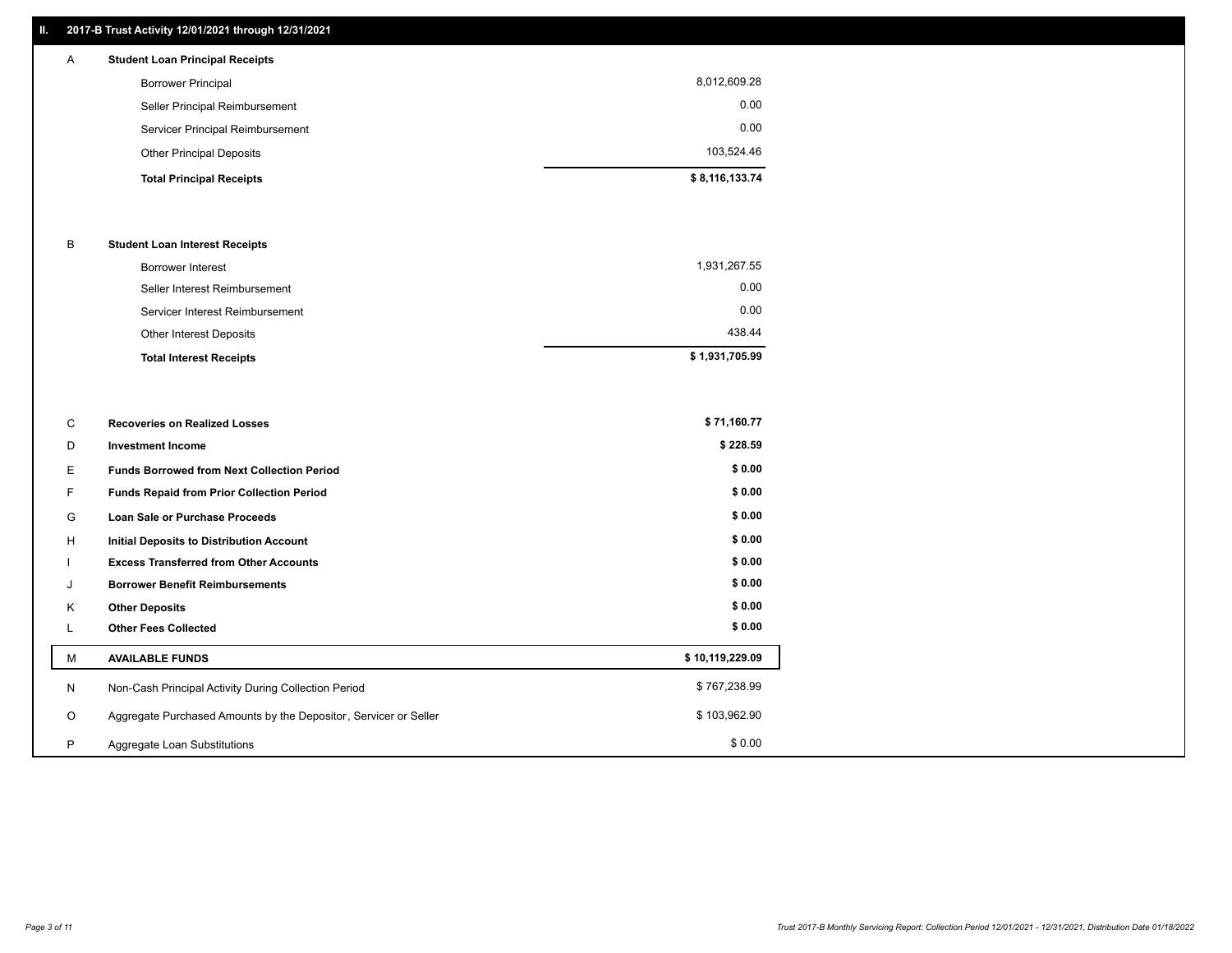|                   | <b>Loans by Repayment Status</b> |                          |            |                                                           |                |                            |                          |         |                                                           |                |                            |
|-------------------|----------------------------------|--------------------------|------------|-----------------------------------------------------------|----------------|----------------------------|--------------------------|---------|-----------------------------------------------------------|----------------|----------------------------|
|                   |                                  |                          | 12/31/2021 |                                                           |                | 11/30/2021                 |                          |         |                                                           |                |                            |
|                   |                                  | <b>Wtd Avg</b><br>Coupon | # Loans    | Principal and<br><b>Interest Accrued</b><br>to Capitalize | % of Principal | % of Loans in<br>Repay (1) | <b>Wtd Avg</b><br>Coupon | # Loans | Principal and<br><b>Interest Accrued</b><br>to Capitalize | % of Principal | % of Loans in<br>Repay (1) |
| INTERIM:          | IN SCHOOL                        | 8.86%                    | 839        | \$13,203,629.57                                           | 3.687%         | $-$ %                      | 8.90%                    | 906     | \$14,093,270.90                                           | 3.845%         | $-$ %                      |
|                   | GRACE                            | 9.01%                    | 273        | \$3,951,780.04                                            | 1.104%         | $-$ %                      | 8.84%                    | 361     | \$5,260,185.07                                            | 1.435%         | $-$ %                      |
|                   | <b>DEFERMENT</b>                 | 8.60%                    | 2,492      | \$32,452,210.39                                           | 9.062%         | $-$ %                      | 8.63%                    | 2,629   | \$34,068,446.54                                           | 9.294%         | $-$ %                      |
| <b>REPAYMENT:</b> | <b>CURRENT</b>                   | 7.69%                    | 27,942     | \$288,245,501.06                                          | 80.492%        | 93.436%                    | 7.69%                    | 28,399  | \$294,139,982.67                                          | 80.243%        | 93.933%                    |
|                   | 30-59 DAYS DELINQUENT            | 8.50%                    | 612        | \$8,647,674.62                                            | 2.415%         | 2.803%                     | 8.33%                    | 513     | \$6,917,080.52                                            | 1.887%         | 2.209%                     |
|                   | 60-89 DAYS DELINQUENT            | 8.18%                    | 232        | \$3,521,271.43                                            | 0.983%         | 1.141%                     | 8.18%                    | 202     | \$2,964,679.26                                            | 0.809%         | 0.947%                     |
|                   | 90+ DAYS DELINQUENT              | 8.11%                    | 140        | \$2,165,021.29                                            | 0.605%         | 0.702%                     | 7.36%                    | 133     | \$2,324,641.65                                            | 0.634%         | 0.742%                     |
|                   | <b>FORBEARANCE</b>               | 7.78%                    | 472        | \$5,915,869.46                                            | 1.652%         | 1.918%                     | 7.87%                    | 543     | \$6,792,829.69                                            | 1.853%         | 2.169%                     |
| <b>TOTAL</b>      |                                  |                          | 33,002     | \$358,102,957.86                                          | 100.00%        | 100.00%                    |                          | 33,686  | \$366,561,116.30                                          | 100.00%        | 100.00%                    |

Percentages may not total 100% due to rounding \*

1 Loans classified in "Repayment" include any loan for which interim interest only, \$25 fixed payments or full principal and interest payments are due.

|                | <b>Loans by Borrower Status</b>                                                                                            |                          |         |                                                           |                |                                |                          |         |                                                                  |                |                                |
|----------------|----------------------------------------------------------------------------------------------------------------------------|--------------------------|---------|-----------------------------------------------------------|----------------|--------------------------------|--------------------------|---------|------------------------------------------------------------------|----------------|--------------------------------|
|                |                                                                                                                            |                          |         | 12/31/2021                                                |                |                                |                          |         | 11/30/2021                                                       |                |                                |
|                |                                                                                                                            | <b>Wtd Avg</b><br>Coupon | # Loans | Principal and<br><b>Interest Accrued</b><br>to Capitalize | % of Principal | % of Loans in<br>P&I Repay (2) | <b>Wtd Avg</b><br>Coupon | # Loans | <b>Principal and</b><br><b>Interest Accrued</b><br>to Capitalize | % of Principal | % of Loans in<br>P&I Repay (2) |
| INTERIM:       | IN SCHOOL                                                                                                                  | 8.49%                    | 1,589   | \$23,824,152.79                                           | 6.653%         | $-$ %                          | 8.48%                    | 1,707   | \$25,273,068.67                                                  | 6.895%         | $-$ %                          |
|                | GRACE                                                                                                                      | 8.51%                    | 476     | \$6,700,690.51                                            | 1.871%         | $-$ %                          | 8.43%                    | 641     | \$9,437,533.11                                                   | 2.575%         | $-$ %                          |
|                | <b>DEFERMENT</b>                                                                                                           | 8.26%                    | 4,459   | \$55,351,216.36                                           | 15.457%        | $-$ %                          | 8.28%                    | 4,695   | \$57,992,782.38                                                  | 15.821%        | $-$ %                          |
| P&I REPAYMENT: | <b>CURRENT</b>                                                                                                             | 7.67%                    | 25,064  | \$252,611,930.62                                          | 70.542%        | 92.795%                        | 7.67%                    | 25,291  | \$255,433,017.61                                                 | 69.684%        | 93.272%                        |
|                | 30-59 DAYS DELINQUENT                                                                                                      | 8.52%                    | 580     | \$8,131,299.51                                            | 2.271%         | 2.987%                         | 8.34%                    | 483     | \$6,452,707.34                                                   | 1.760%         | 2.356%                         |
|                | 60-89 DAYS DELINQUENT                                                                                                      | 8.16%                    | 225     | \$3,414,670.89                                            | 0.954%         | 1.254%                         | 8.19%                    | 196     | \$2,896,527.22                                                   | 0.790%         | 1.058%                         |
|                | 90+ DAYS DELINQUENT                                                                                                        | 8.11%                    | 137     | \$2,153,127.72                                            | 0.601%         | 0.791%                         | 7.35%                    | 130     | \$2,282,650.28                                                   | 0.623%         | 0.834%                         |
|                | <b>FORBEARANCE</b>                                                                                                         | 7.78%                    | 472     | \$5,915,869.46                                            | 1.652%         | 2.173%                         | 7.87%                    | 543     | \$6,792,829.69                                                   | 1.853%         | 2.480%                         |
| <b>TOTAL</b>   |                                                                                                                            |                          | 33,002  | \$358,102,957.86                                          | 100.00%        | 100.00%                        |                          | 33,686  | \$366,561,116.30                                                 | 100.00%        | 100.00%                        |
| $\star$        | Percentages may not total 100% due to rounding                                                                             |                          |         |                                                           |                |                                |                          |         |                                                                  |                |                                |
| 2              | Loans classified in "P&I Repayment" includes only those loans for which scheduled principal and interest payments are due. |                          |         |                                                           |                |                                |                          |         |                                                                  |                |                                |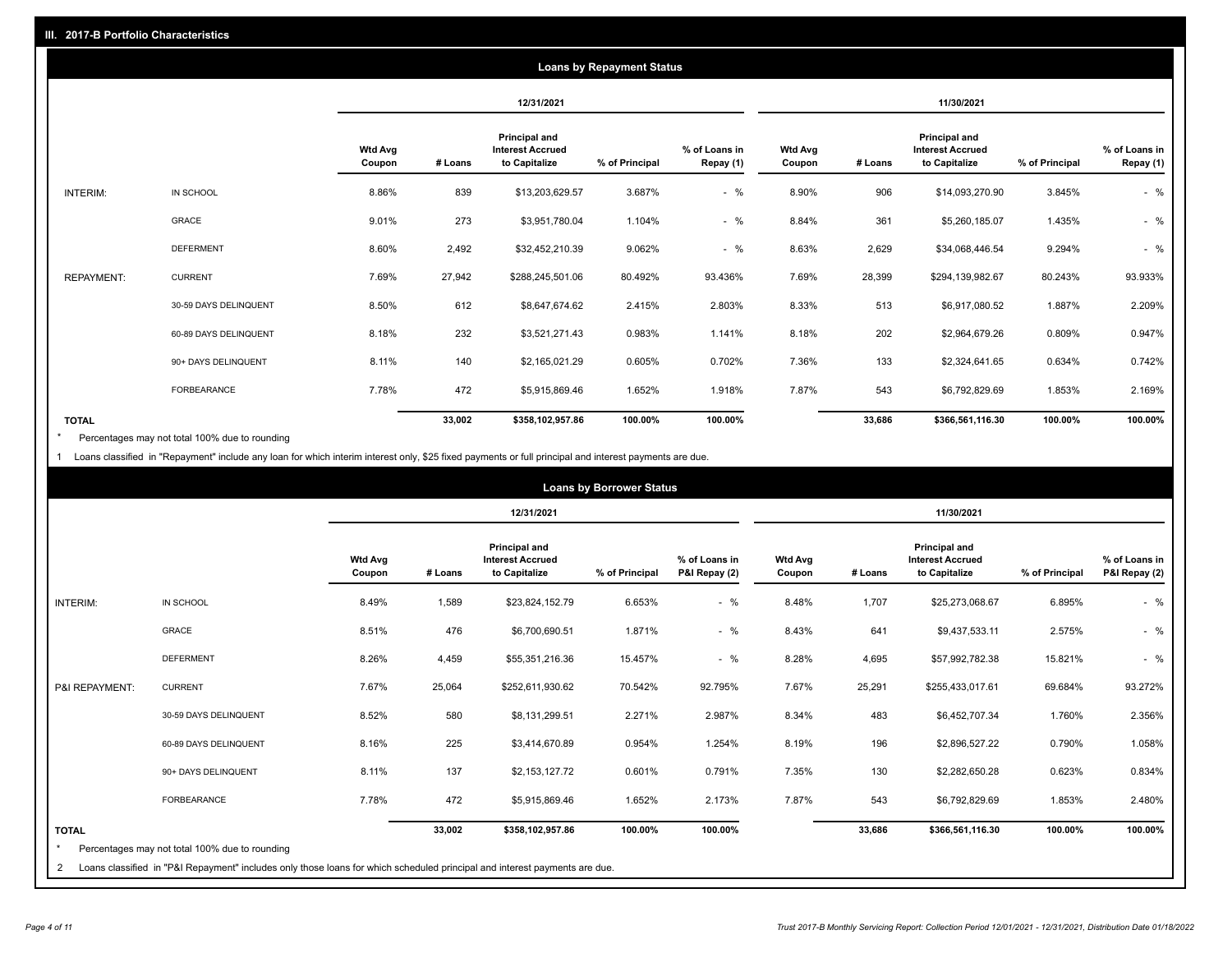|                                                                                                  | 12/31/2021       | 11/30/2021       |  |
|--------------------------------------------------------------------------------------------------|------------------|------------------|--|
| Pool Balance                                                                                     | \$358,102,957.86 | \$366,561,116.30 |  |
| Total # Loans                                                                                    | 33,002           | 33,686           |  |
| Total # Borrowers                                                                                | 31,834           | 32,491           |  |
| Weighted Average Coupon                                                                          | 7.86%            | 7.86%            |  |
| Weighted Average Remaining Term                                                                  | 126.80           | 126.92           |  |
| Percent of Pool - Cosigned                                                                       | 92.8%            | 92.8%            |  |
| Percent of Pool - Non Cosigned                                                                   | 7.2%             | 7.2%             |  |
| Borrower Interest Accrued for Period                                                             | \$2,315,673.45   | \$2,276,260.45   |  |
| <b>Outstanding Borrower Interest Accrued</b>                                                     | \$16,219,123.11  | \$17,324,817.59  |  |
| Gross Principal Realized Loss - Periodic *                                                       | \$671,077.59     | \$511,575.60     |  |
| Gross Principal Realized Loss - Cumulative *                                                     | \$23,673,625.35  | \$23,002,547.76  |  |
| Recoveries on Realized Losses - Periodic                                                         | \$71,160.77      | \$106,884.49     |  |
| Recoveries on Realized Losses - Cumulative                                                       | \$2,890,586.93   | \$2,819,426.16   |  |
| Net Losses - Periodic                                                                            | \$599,916.82     | \$404,691.11     |  |
| Net Losses - Cumulative                                                                          | \$20,783,038.42  | \$20,183,121.60  |  |
| Non-Cash Principal Activity - Capitalized Interest                                               | \$1,441,484.63   | \$2,339,838.45   |  |
| Since Issued Total Constant Prepayment Rate (CPR) (1)                                            | 11.70%           | 11.62%           |  |
| <b>Loan Substitutions</b>                                                                        | \$0.00           | \$0.00           |  |
| <b>Cumulative Loan Substitutions</b>                                                             | \$0.00           | \$0.00           |  |
| <b>Unpaid Servicing Fees</b>                                                                     | \$0.00           | \$0.00           |  |
| <b>Unpaid Administration Fees</b>                                                                | \$0.00           | \$0.00           |  |
| <b>Unpaid Carryover Servicing Fees</b>                                                           | \$0.00           | \$0.00           |  |
| Note Interest Shortfall                                                                          | \$0.00           | \$0.00           |  |
| Loans in Modification                                                                            | \$26,496,464.24  | \$27,086,253.99  |  |
| % of Loans in Modification as a % of Loans in Repayment (P&I)                                    | 9.95%            | 10.14%           |  |
|                                                                                                  |                  |                  |  |
| % Annualized Gross Principal Realized Loss - Periodic as a %<br>of Loans in Repayment (P&I) * 12 | 3.02%            | 2.30%            |  |
| % Gross Principal Realized Loss - Cumulative as a % of                                           |                  |                  |  |
| Original Pool Balance                                                                            | 3.16%            | 3.07%            |  |

\* In accordance with the Servicer's current policies and procedures, after September 1, 2017 loans subject to bankruptcy claims generally will not be reported as a charged- off unless and until they are delinquent for 120

(1) For additional information, see 'Since Issued CPR Methodology' found in section VIII of this report .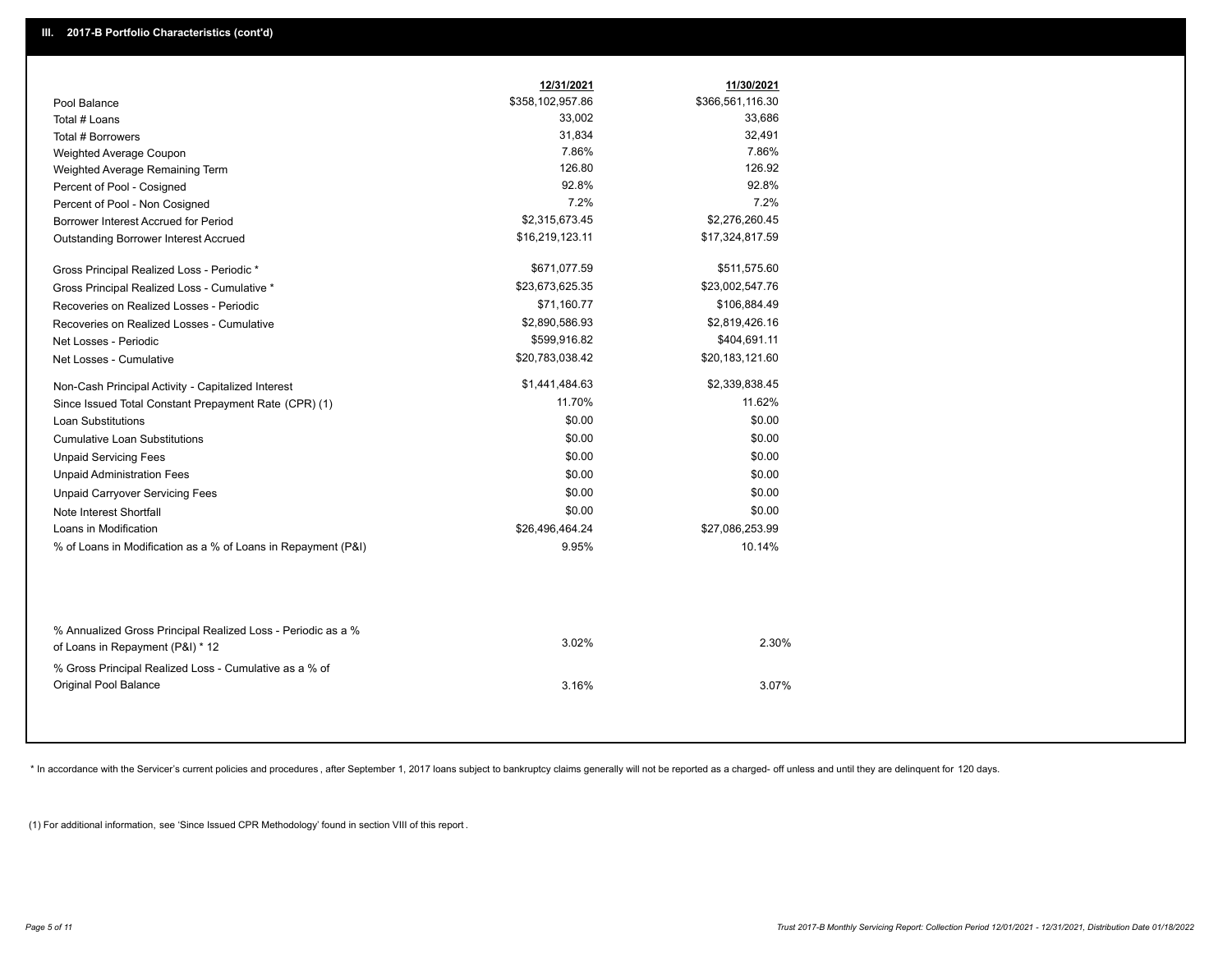#### **Loan Program**  A

|                                    | Weighted<br>Average | # LOANS | <b>\$ AMOUNT</b> | $%$ *    |
|------------------------------------|---------------------|---------|------------------|----------|
| - Smart Option Interest-Only Loans | 6.87%               | 7,074   | \$52,921,154.30  | 14.778%  |
| - Smart Option Fixed Pay Loans     | 7.84%               | 7,991   | \$105,582,194.15 | 29.484%  |
| - Smart Option Deferred Loans      | 8.14%               | 17.937  | \$199,599,609.41 | 55.738%  |
| - Other Loan Programs              | $0.00\%$            | O       | \$0.00           | 0.000%   |
| <b>Total</b>                       | 7.86%               | 33,002  | \$358,102,957.86 | 100.000% |

\* Percentages may not total 100% due to rounding

B

C

**Index Type**

|                       | Weighted<br>Average | # LOANS | <b>\$ AMOUNT</b> | $%$ *     |
|-----------------------|---------------------|---------|------------------|-----------|
| - Fixed Rate Loans    | 8.14%               | 7,042   | \$87,651,982.90  | 24.477%   |
| - LIBOR Indexed Loans | 7.77%               | 25,960  | \$270,450,974.96 | 75.523%   |
| - Other Index Rates   | $0.00\%$            |         | \$0.00           | $0.000\%$ |
| <b>Total</b>          | 7.86%               | 33,002  | \$358,102,957.86 | 100.000%  |

\* Percentages may not total 100% due to rounding

# **Weighted Average Recent FICO**

| (2)<br>Wtd Avg Recent FICO Band                                                                                                                                                                                                                          | # LOANS | \$ AMOUNT        | $%$ *    |
|----------------------------------------------------------------------------------------------------------------------------------------------------------------------------------------------------------------------------------------------------------|---------|------------------|----------|
| 0 - 639                                                                                                                                                                                                                                                  | 1,969   | \$22,348,513.43  | 6.241%   |
| 640 - 669                                                                                                                                                                                                                                                | 1,979   | \$22,498,682.82  | 6.283%   |
| 670 - 699                                                                                                                                                                                                                                                | 3,426   | \$38,461,927.81  | 10.740%  |
| 700 - 739                                                                                                                                                                                                                                                | 6,883   | \$78,088,440.91  | 21.806%  |
| $740 +$                                                                                                                                                                                                                                                  | 18,744  | \$196,704,591.49 | 54.930%  |
| $N/A^{(1)}$                                                                                                                                                                                                                                              |         | \$801.40         | 0.000%   |
| <b>Total</b>                                                                                                                                                                                                                                             | 33,002  | \$358,102,957.86 | 100.000% |
| * Percentages may not total 100% due to rounding<br>1 Includes trust private education loans where recent FICO is unavailable or obtaining recent FICO is prohibited by law<br>2 Recent FICO is updated in quarterly intervals; unless prohibited by law |         |                  |          |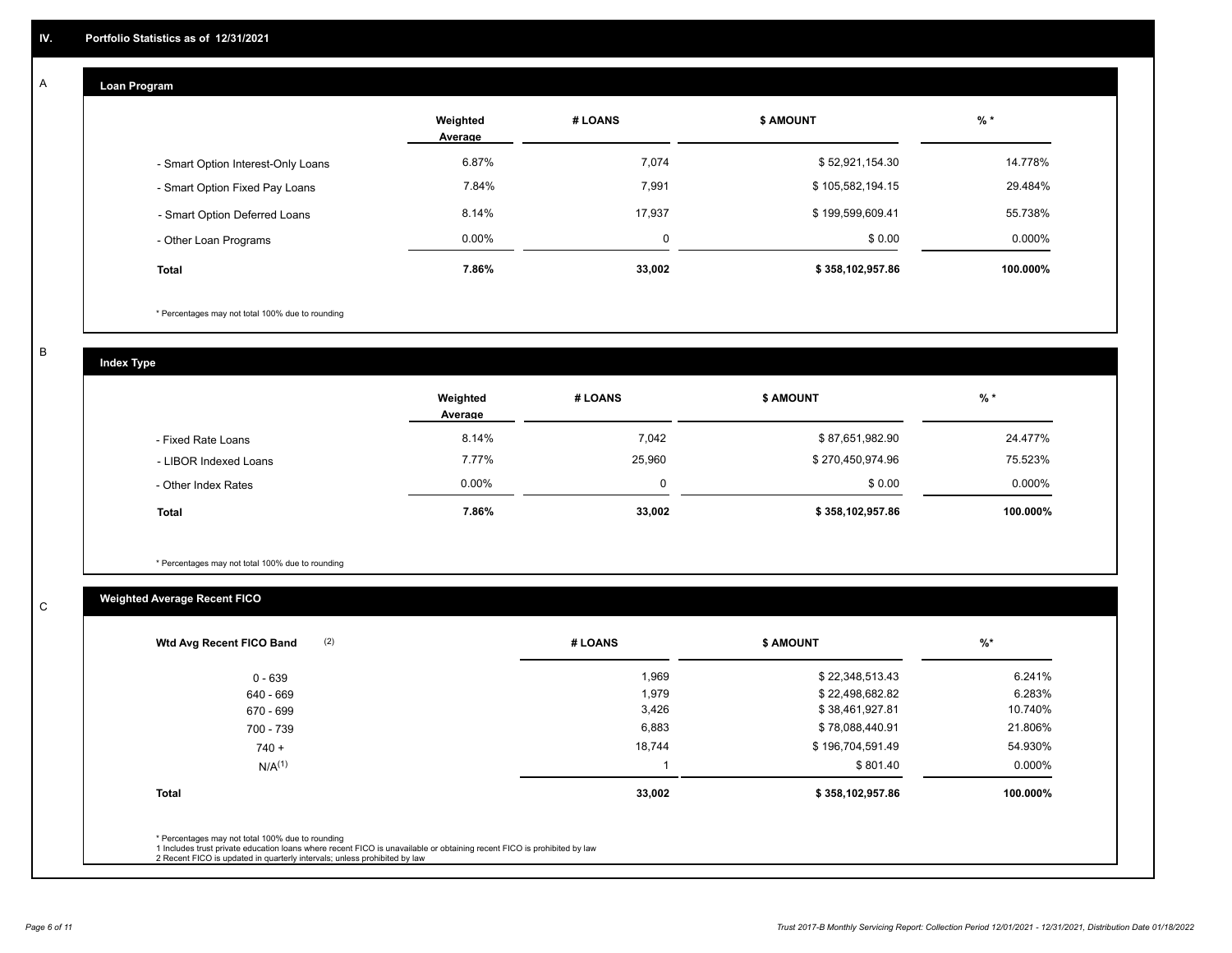| V. | 2017-B Reserve Account, Principal Distribution, and R-2 Certificate Calculations                                                                                                                                          |                  |  |
|----|---------------------------------------------------------------------------------------------------------------------------------------------------------------------------------------------------------------------------|------------------|--|
| А. | <b>Reserve Account</b>                                                                                                                                                                                                    |                  |  |
|    | Specified Reserve Account Balance                                                                                                                                                                                         | \$1,891,480.00   |  |
|    | Actual Reserve Account Balance                                                                                                                                                                                            | \$1,891,480.00   |  |
| В. | <b>Principal Distribution Amount</b>                                                                                                                                                                                      |                  |  |
|    | Class A Notes Outstanding<br>i.                                                                                                                                                                                           | \$206,592,781.41 |  |
|    | Pool Balance<br>ii.                                                                                                                                                                                                       | \$358,102,957.86 |  |
|    | First Priority Principal Distribution Amount (i - ii)<br>iii.                                                                                                                                                             | \$0.00           |  |
|    | Class A and B Notes Outstanding<br>iv.                                                                                                                                                                                    | \$256,592,781.41 |  |
|    | First Priority Principal Distribution Amount<br>۷.                                                                                                                                                                        | \$0.00           |  |
|    | Pool Balance<br>VI.                                                                                                                                                                                                       | \$358,102,957.86 |  |
|    | Specified Overcollateralization Amount<br>vii.                                                                                                                                                                            | \$107,430,887.36 |  |
|    | Regular Principal Distribution Amount (if (iv > 0, (iv - v) - (vi - vii))<br>viii.                                                                                                                                        | \$5,920,710.91   |  |
|    | Pool Balance<br>ix.                                                                                                                                                                                                       | \$358,102,957.86 |  |
|    | 10% of Initial Pool Balance<br>х.                                                                                                                                                                                         | \$74,820,443.74  |  |
|    | First Priority Principal Distribution Amount<br>xi.                                                                                                                                                                       | \$0.00           |  |
|    | Regular Principal Distribution Amount<br>xii.                                                                                                                                                                             | \$5,920,710.91   |  |
|    | Available Funds (after payment of waterfall items A through I)<br>xiii.                                                                                                                                                   | \$3,428,611.25   |  |
|    | Additional Principal Distribution Amount (if(vi <= x,min(xiii, vi - xi - xii)))<br>xiv.                                                                                                                                   | \$0.00           |  |
| C. | R-2 Certificate                                                                                                                                                                                                           |                  |  |
|    | <b>Previous Notional Balance</b>                                                                                                                                                                                          | \$45,942,940.00  |  |
|    | Shortfall of Principal                                                                                                                                                                                                    | \$0.00           |  |
|    | Shortfall of Interest                                                                                                                                                                                                     | \$0.00           |  |
|    | <b>Current Notional Balance</b>                                                                                                                                                                                           | \$45,942,940.00  |  |
|    | Excess Distribution Allocated (1)                                                                                                                                                                                         | \$959,651.15     |  |
| D. | R-3 Certificate                                                                                                                                                                                                           |                  |  |
|    | <b>Previous Notional Balance</b>                                                                                                                                                                                          | \$14,827,048.24  |  |
|    | Remaining Principal Collections (2)                                                                                                                                                                                       | \$0.00           |  |
|    | <b>Current Notional Balance</b>                                                                                                                                                                                           | \$14,155,970.65  |  |
|    | 1. Until the notional amount of the R-2 Certificate is reduced to zero and if there is excess cash through the distribution available it will be distributed to the R-2 Certificate, otherwise the<br>amount will be zero |                  |  |

amount will be zero<br>2. Payments will be made after the principal balance of each class of notes has been reduced to zero and the pool balance is less than or equal to the principal balance of the R-3 **Certificate**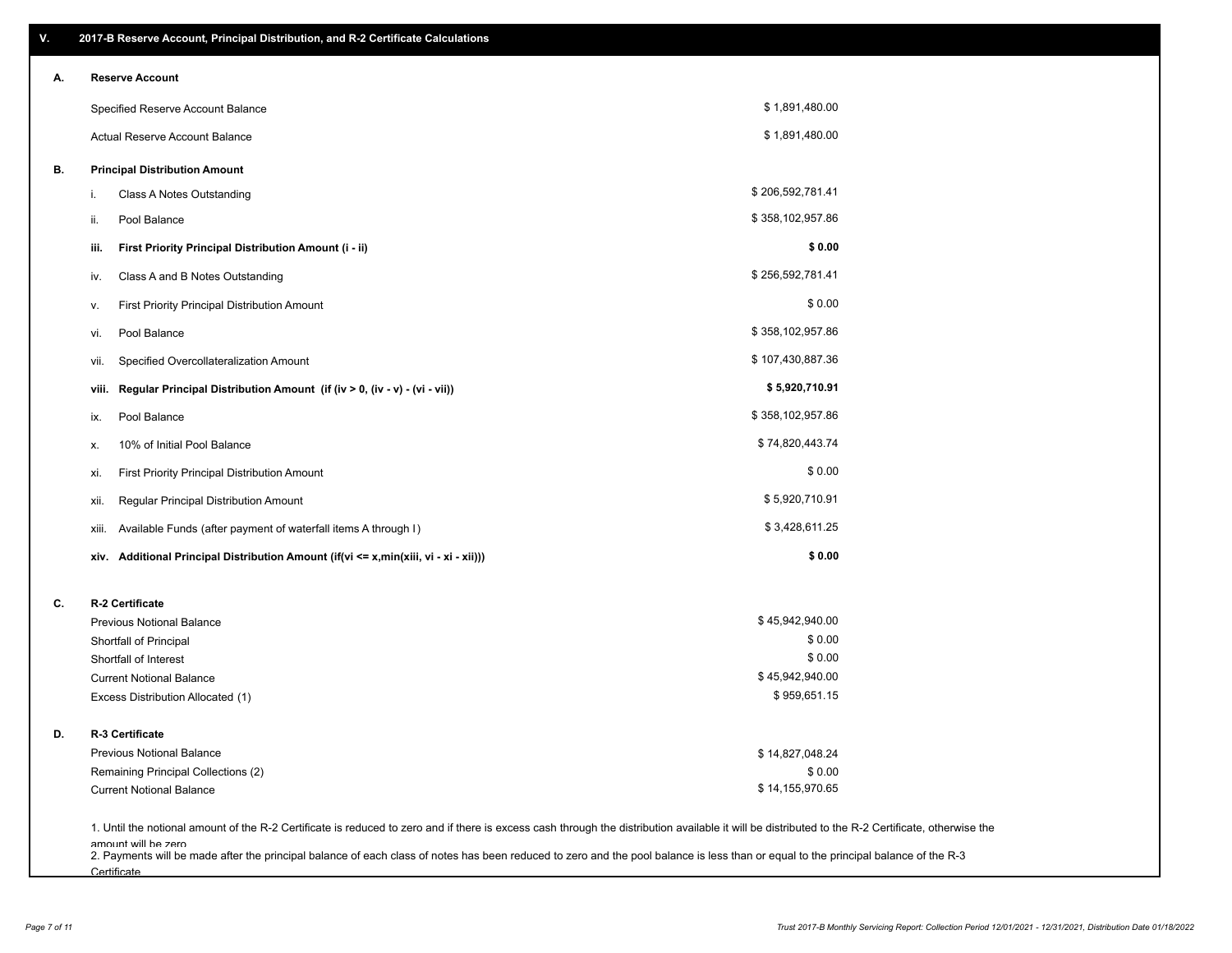|    |                                                         | Paid           | <b>Funds Balance</b> |
|----|---------------------------------------------------------|----------------|----------------------|
|    | <b>Total Available Funds</b>                            |                | \$10,119,229.09      |
| A  | <b>Trustee Fees</b>                                     | \$0.00         | \$10,119,229.09      |
| В  | <b>Servicing Fees</b>                                   | \$235,102.62   | \$9,884,126.47       |
| C  | i. Administration Fees                                  | \$8,333.00     | \$9,875,793.47       |
|    | ii. Unreimbursed Administrator Advances plus any Unpaid | \$0.00         | \$9,875,793.47       |
| D  | Class A Noteholders Interest Distribution Amount        | \$380,637.98   | \$9,495,155.49       |
| Е  | First Priority Principal Payment                        | \$0.00         | \$9,495,155.49       |
| F. | Class B Noteholders Interest Distribution Amount        | \$145,833.33   | \$9,349,322.16       |
| G  | <b>Reinstatement Reserve Account</b>                    | \$0.00         | \$9,349,322.16       |
| H  | Regular Principal Distribution                          | \$5,920,710.91 | \$3,428,611.25       |
|    | <b>Carryover Servicing Fees</b>                         | \$0.00         | \$3,428,611.25       |
| J  | Additional Principal Distribution Amount                | \$0.00         | \$3,428,611.25       |
| Κ  | Unpaid Expenses of Trustee                              | \$0.00         | \$3,428,611.25       |
| L  | Unpaid Expenses of Administrator                        | \$0.00         | \$3,428,611.25       |
| M  | i. Remaining Funds to the R-1 Certificateholder(s)      | \$2,468,960.10 | \$959,651.15         |
|    | ii. Remaining Funds to the R-2 Certificateholder(s)     | \$959,651.15   | \$0.00               |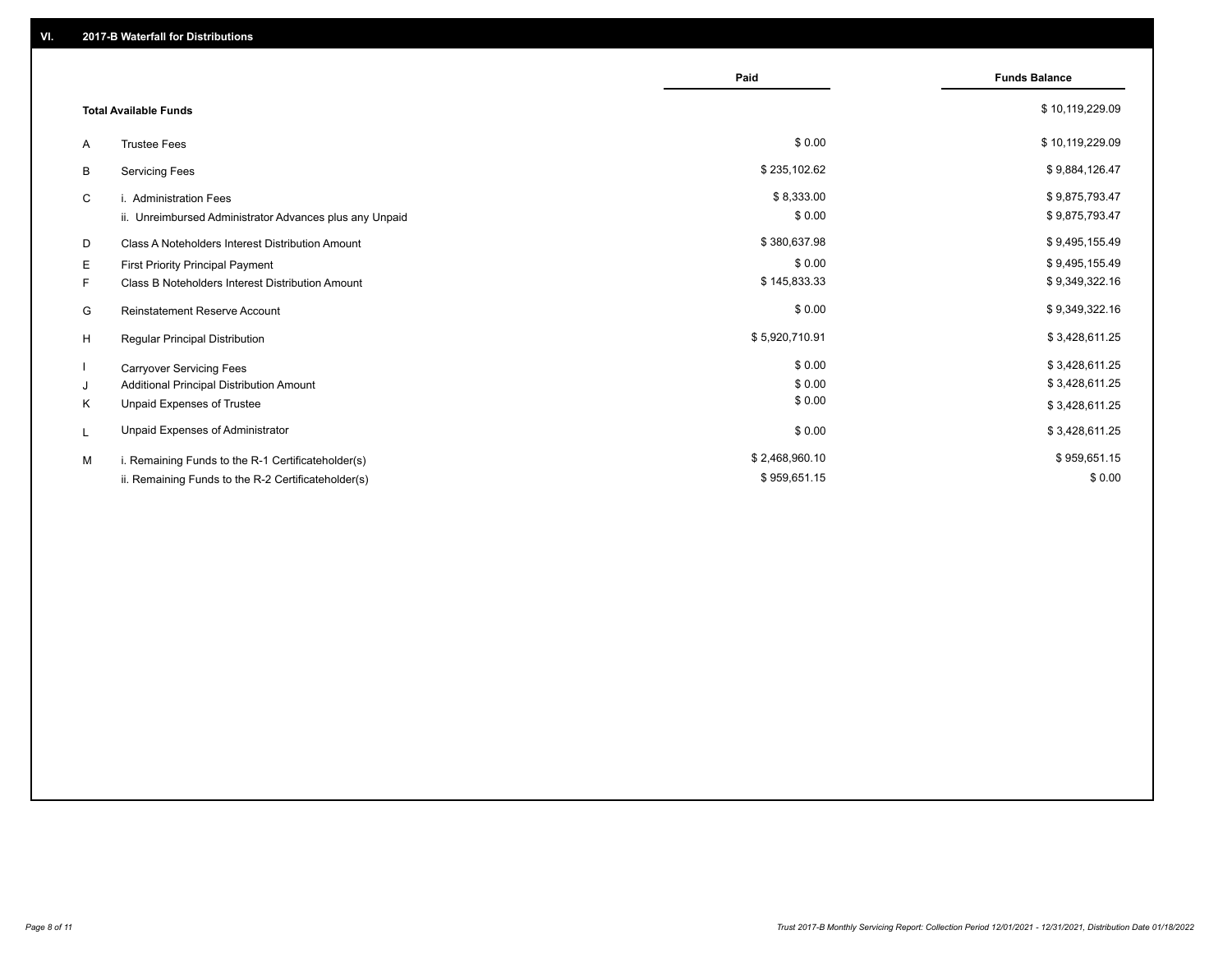| <b>Distribution Amounts</b>                                |                         |                         |                         |
|------------------------------------------------------------|-------------------------|-------------------------|-------------------------|
|                                                            | A <sub>2</sub> A        | A <sub>2</sub> B        | в                       |
| Cusip/Isin                                                 | 83189DAB6               | 83189DAC4               | 83189DAD2               |
| <b>Beginning Balance</b>                                   | \$138,417,163.54        | \$68,175,617.87         | \$50,000,000.00         |
| Index                                                      | <b>FIXED</b>            | <b>LIBOR</b>            | <b>FIXED</b>            |
| Spread/Fixed Rate                                          | 2.82%                   | 0.75%                   | 3.50%                   |
| Record Date (Days Prior to Distribution)                   | 1 NEW YORK BUSINESS DAY | 1 NEW YORK BUSINESS DAY | 1 NEW YORK BUSINESS DAY |
| <b>Accrual Period Begin</b>                                | 12/15/2021              | 12/15/2021              | 12/15/2021              |
| <b>Accrual Period End</b>                                  | 1/15/2022               | 1/18/2022               | 1/15/2022               |
| Daycount Fraction                                          | 0.08333333              | 0.09444444              | 0.08333333              |
| Interest Rate*                                             | 2.82000%                | 0.85975%                | 3.50000%                |
| <b>Accrued Interest Factor</b>                             | 0.002350000             | 0.000811986             | 0.002916667             |
| <b>Current Interest Due</b>                                | \$325,280.33            | \$55,357.65             | \$145,833.33            |
| Interest Shortfall from Prior Period Plus Accrued Interest | $$ -$                   | $\mathsf{\$}$ -         | $\mathsf{\$}$ -         |
| <b>Total Interest Due</b>                                  | \$325,280.33            | \$55,357.65             | \$145,833.33            |
| <b>Interest Paid</b>                                       | \$325,280.33            | \$55,357.65             | \$145,833.33            |
| Interest Shortfall                                         | $$ -$                   | $\frac{1}{2}$           | $\mathcal{S}$ -         |
| <b>Principal Paid</b>                                      | \$3,966,876.31          | \$1,953,834.60          | $$ -$                   |
| <b>Ending Principal Balance</b>                            | \$134,450,287.23        | \$66,221,783.27         | \$50,000,000.00         |
| Paydown Factor                                             | 0.014801777             | 0.014801777             | 0.000000000             |
| <b>Ending Balance Factor</b>                               | 0.501680176             | 0.501680176             | 1.000000000             |

\* Pay rates for Current Distribution. For the interest rates applicable to the next distribution date, please see https://www.salliemae.com/about/investors/data/SMBabrate.txt.

**VII. 2017-B Distributions**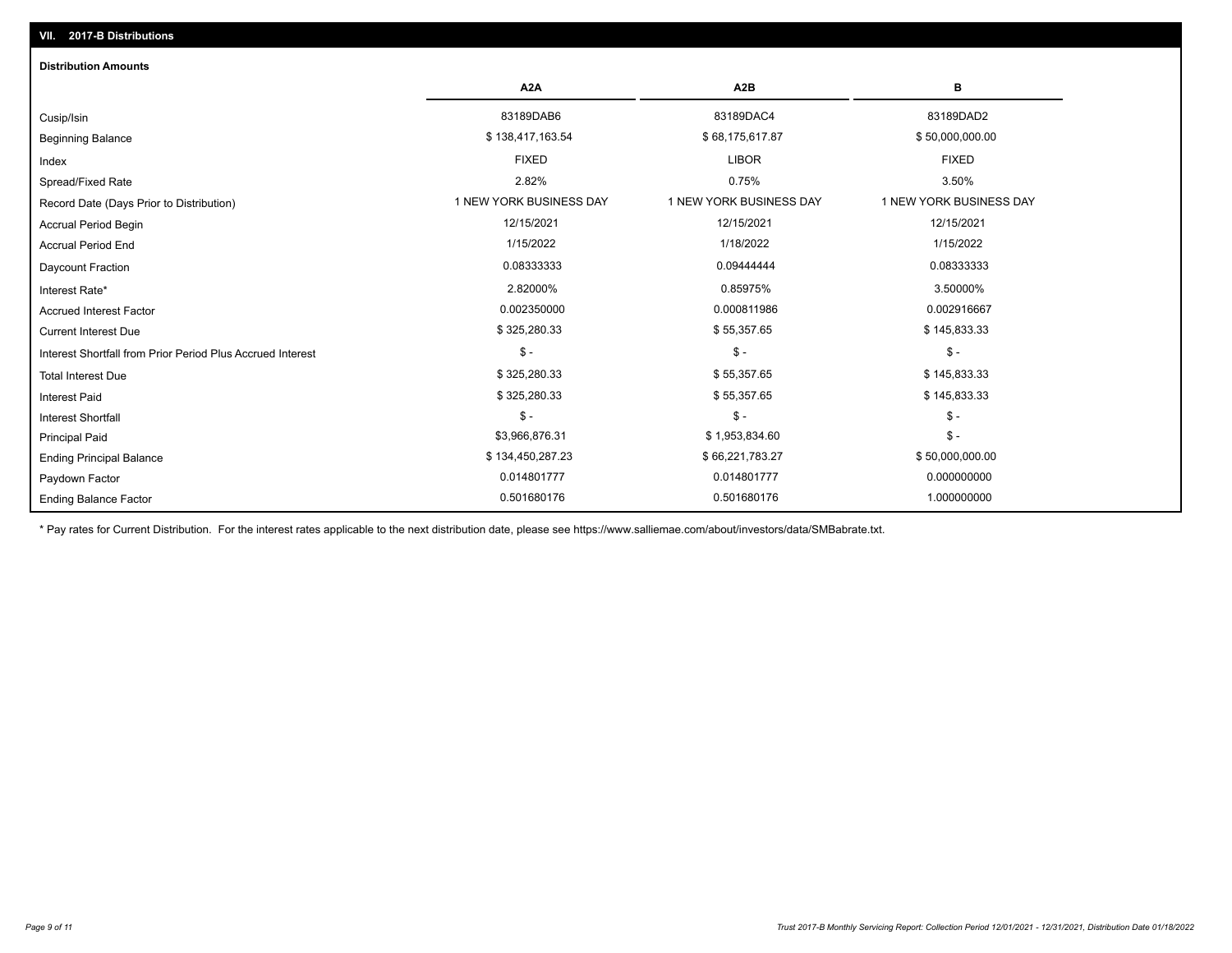## **Since Issued Total CPR**

$$
\text{total cPR} = 1 - \left(\frac{APB}{PPB}\right)^{\left(\frac{12}{MSC}\right)}
$$

APB = Actual period-end Pool Balance PPB = Projected period-end Pool Balance assuming no prepayments and no defaults Pool Balance = Sum(Principal Balance + Interest Accrued to Capitalize Balance) MSC = Months Since Cut-Off

I J Ι

### **Since-Issued Total Constant Prepayment Rate (CPR)**

Since-Issued Total CPR measures prepayments, both voluntary and involuntary, for a trust student loan pool over the life of a transaction. For each trust distribution, the actual month-end pool balance is compared against a month-end pool balance originally projected at issuance assuming no prepayments and defaults. For purposes of Since- Issued Total CPR calculations, projected period end pool balance assumes in-school status loans have up to a six month grace period before moving to repayment, grace status loans remain in grace status until their status end date and then to move to full principal and interest repayment, loans subject to interim interest or fixed payments during their in-school and grace period continue paying interim interest or fixed payments until full